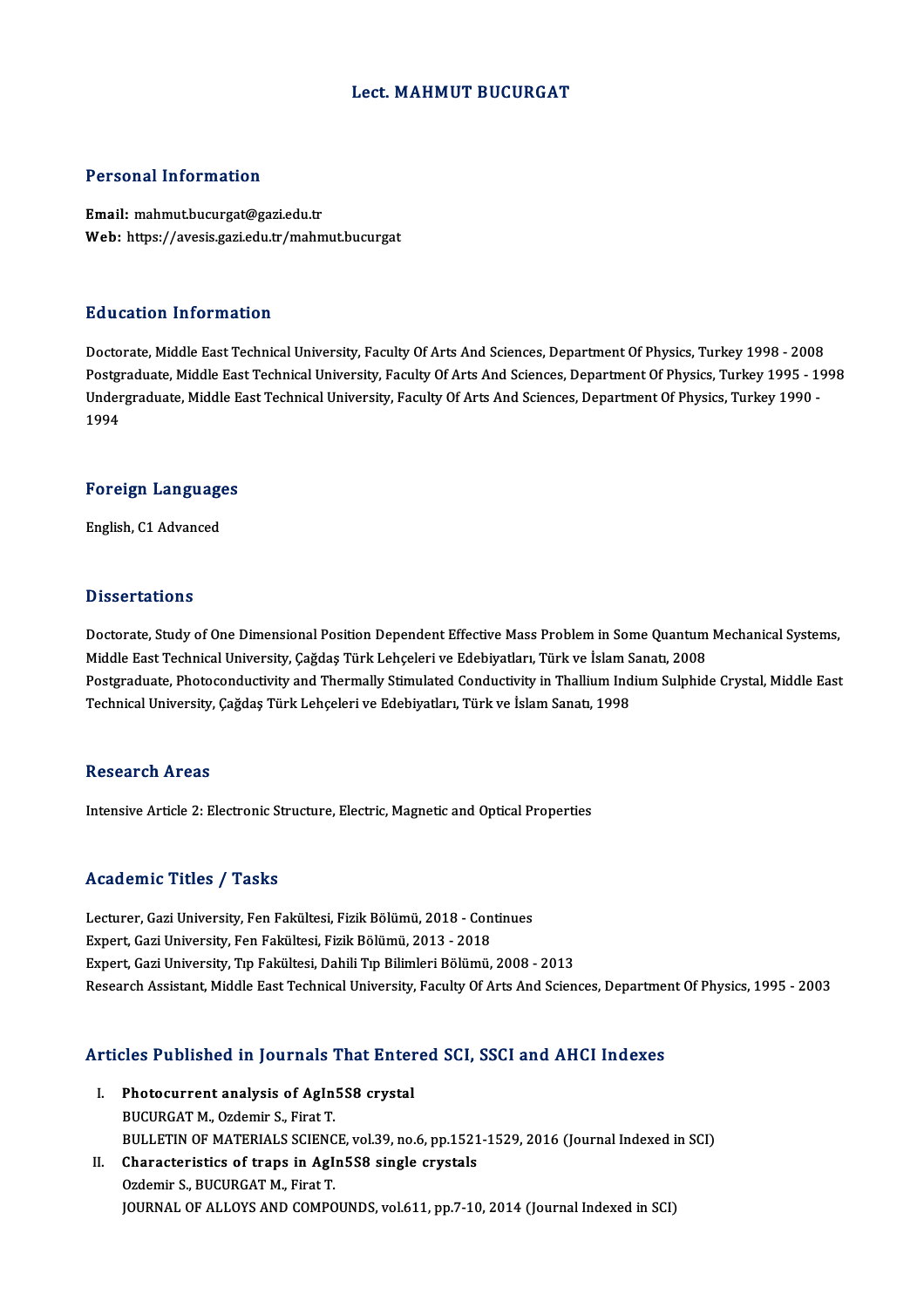- III. Photoelectrical properties of TlGaSe2 single crystals<br>Ordamin S. PUCURCAT M Photoelectrical propert<br>Ozdemir S., BUCURGAT M.<br>SOLID STATE SCIENCES ... Photoelectrical properties of TlGaSe2 single crystals<br>Ozdemir S., BUCURGAT M.<br>SOLID STATE SCIENCES, vol.33, pp.25-31, 2014 (Journal Indexed in SCI)<br>Shanasteristics of trans in TlInS2 single spustals. Ozdemir S., BUCURGAT M.<br>SOLID STATE SCIENCES, vol.33, pp.25-31, 2014 (Journa<br>IV. Characteristics of traps in TIInS2 single crystals<br>Ozdemir S., BUCURGAT M.
- SOLID STATE SCIENCES, v<br>Characteristics of traps<br>Ozdemir S., BUCURGAT M.<br>CURRENT APPLIED PHYSI CURRENT APPLIED PHYSICS, vol.13, no.9, pp.1948-1952, 2013 (Journal Indexed in SCI)

### Articles Published in Other Journals

- rticles Published in Other Journals<br>I. Voltage Dependent Barrier Height, Ideality Factor and Surface States in Au/(NiS-PVP)/n-Si (MPS)<br>time Schottly: Parrier Diades Yoltage Dependent Barrier Hetppe Schottky Barrier Diodes<br>EUCUPCATM Voltage Depe<br>type Schottky<br>BUCURGAT M.<br><sup>Lědur Üniversit</sub></sup> type Schottky Barrier Diodes<br>BUCURGAT M.<br>Iğdır Üniversitesi Fen Bilimleri Enstitüsü Dergisi, 2020 (Other Refereed National Journals)
- II. Effect of Illumination Temperature on Thermally Stimulated Current Spectrum of TlInS2 ÖZDEMİR S., SÜLEYMANLI R., BUCURGAT M., BULUR E. TURKISH JOURNAL OF PHYSICS, vol.23, no.6, pp.1013-1020, 1999 (Other Refereed National Journals)

### Refereed Congress / Symposium Publications in Proceedings

efereed Congress / Symposium Publications in Proceedings<br>I. Kliniğimizde CLINAC DHX Cihazinda Tedavi Gören Tüm Hastalarımızın Günlük Tedaviye Giriş ve Çıkış<br>Sünelerinin Değerlendirilmesi Sürelerinin Değerlendirilmesi<br>Sürelerinin Değerlendirilmesi<br>İLİM SERKAN RAKMANSUM K Sürelerinin Değerlendirilmesi<br>İLİ M., SERKAN B., AKMANSU M., KARAHACIOĞLU E., BUCURGAT M. Sürelerinin Değerlendirilmesi<br>İLİ M., SERKAN B., AKMANSU M., KARAHACIOĞLU E., BUCURGAT M.<br>X. Ulusal Radyasyon Onkolojisi Kongresi, Antalya, Turkey, 19 - 23 April 2012<br>Dese Compensation by Heing 3 Dimensional Dese Distribut II. Dose Compensation by Using 3 Dimensional Dose Distribution in Total Body Irradiation and<br>Verification by MOSFET Detectors X. Ulusal Radyasyon Onkolojisi Kongres<br>Dose Compensation by Using 3 Dir<br>Verification by MOSFET Detectors<br>SÖNMEZ A. BUCURSAT M. CATH DING Dose Compensation by Using 3 Dimensional Dose Distribution in Total Body Irradiation<br>Verification by MOSFET Detectors<br>SÖNMEZ A., BUCURGAT M., ÇATLI DİNÇ S., KURUGÖL C., DEMİRCİ T., BORA H., AKMANSU M., PAK Y.<br>VIL Illusal B Verification by MOSFET Detectors<br>SÖNMEZ A., BUCURGAT M., ÇATLI DİNÇ S., KURUGÖL C., DEMİRCİ T., BORA H., AKMAN<br>VII. Ulusal Radyasyon Onkolojisi Kongresi, Fethiye/Muğla, Turkey, 19 - 23 April 2006<br>Tüm Badan Jamlamasında Dam VII. Ulusal Radyasyon Onkolojisi Kongresi, Fethiye/Muğla, Turkey, 19 - 23 April 2006<br>III. Tüm Beden Işınlamasında Demet Saçıcının Cilt Dozu ve Build-up Bölgesine Etkisi VII. Ulusal Radyasyon Onkolojisi Kongresi, Fethiye/Muğla, Turkey, 19 - 23 A<br>Tüm Beden Işınlamasında Demet Saçıcının Cilt Dozu ve Build-up B<br>ÇATLI DİNÇ S., SÖNMEZ A., BUCURGAT M., GÖKSEL F., AKMANSU M., PAK Y.<br>VII Ulusal Ba Tüm Beden Işınlamasında Demet Saçıcının Cilt Dozu ve Build<br>ÇATLI DİNÇ S., SÖNMEZ A., BUCURGAT M., GÖKSEL F., AKMANSU M., P<br>VII.Ulusal Radyasyon Onkolojisi Kongresi, Turkey, 19 - 23 April 2006<br>The Effect of Beam Spoiler to CATLI DINC S., SÖNMEZ A., BUCURGAT M., GÖKSEL F., AKMANSU M., PAK Y.<br>VII.Ulusal Radyasyon Onkolojisi Kongresi, Turkey, 19 - 23 April 2006<br>IV. The Effect of Beam Spoiler to Skin Dose and Build up Region in Total Body Irradi VII.Ulusal Radyasyon Onkolojisi Kongresi, Turkey, 19 - 23 April 2006<br>The Effect of Beam Spoiler to Skin Dose and Build up Region in Total Body<br>ÇATLI DİNÇ S., SÖNMEZ A., BUCURGAT M., GÖKSEL F., AKMANSU M., PAK Y.<br>VII. Ulusa The Effect of Beam Spoiler to Skin Dose and Build up Region in Total Body<br>ÇATLI DİNÇ S., SÖNMEZ A., BUCURGAT M., GÖKSEL F., AKMANSU M., PAK Y.<br>VII. Ulusal Radyasyon Onkolojisi Kongresi, Fethiye/Muğla, Turkey, 19 - 23 April ÇATLI DİNÇ S., SÖNMEZ A., BUCURGAT M., GÖKSEL F., AKMANSU M., PAK Y.<br>VII. Ulusal Radyasyon Onkolojisi Kongresi, Fethiye/Muğla, Turkey, 19 - 23 April 2006<br>V. Tüm Vücut Işınlamasında Üç Boyutlu Doz Dağılımları Kullanılar VII. Ulusal Radyasyon Onkolojisi<br>Tüm Vücut Işınlamasında Üç<br>Dedektörlerle Verifikasyonu<br>SÖNMEZ A BUCURCATM CATI Tüm Vücut Işınlamasında Üç Boyutlu Doz Dağılımları Kullanılarak Doz Kompansasyon<br>Dedektörlerle Verifikasyonu<br>SÖNMEZ A., BUCURGAT M., ÇATLI DİNÇ S., HANÇER C., DEMİRCİ T., BORA H., AKMANSU M., PAK Y.<br>VILIllusal Badyasyon On Dedektörlerle Verifikasyonu<br>SÖNMEZ A., BUCURGAT M., ÇATLI DİNÇ S., HANÇER C., DEMİRCİ T., BORA H., AKMANSU M., PAK Y.<br>VII.Ulusal Radyasyon Onkolojisi Kongresi, Turkey, 19 - 23 April 2006 SÖNMEZ A., BUCURGAT M., ÇATLI DİNÇ S., HANÇER C., DEMİRCİ T., BORA H.,<br>VII.Ulusal Radyasyon Onkolojisi Kongresi, Turkey, 19 - 23 April 2006<br>VI. ELF and RF Alan Kaynağı Olarak Bebek Monitörlerinin İncelenmesi<br>CANSEVEN KURSU VII.Ulusal Radyasyon Onkolojisi Kongresi, Turkey, 19 - 2<br>ELF and RF Alan Kaynağı Olarak Bebek Monitörle<br>CANSEVEN KURŞUN A. G. , BUCURGAT M., SEYHAN H. N.<br>XVI Ulusal Biyofirik Kongresi, Ankara, Turkey, 19 - 22 S. ELF and RF Alan Kaynağı Olarak Bebek Monitörlerinin İncelenn<br>CANSEVEN KURŞUN A. G. , BUCURGAT M., SEYHAN H. N.<br>XVI. Ulusal Biyofizik Kongresi, Ankara, Turkey, 19 - 22 September 2004<br>Temnerature Dependent Bhatasandustivity CANSEVEN KURŞUN A. G. , BUCURGAT M., SEYHAN H. N.<br>XVI. Ulusal Biyofizik Kongresi, Ankara, Turkey, 19 - 22 September 2004<br>VII. Temperature Dependent Photoconductivity Properties of TlInS2 Crystal<br>ÖZDEMİR S. BUCURCAT M XVI. Ulusal Biyofizik Kongre<br><mark>Temperature Dependent</mark><br>ÖZDEMİR S., BUCURGAT M.<br><sup>VII. Condoneed Matter Phys</sup> Temperature Dependent Photoconductivity Properties of TlInS2 Crystal<br>ÖZDEMİR S., BUCURGAT M.<br>VII. Condensed Matter Physics Seminars METU, Ankara, Turkey, 01 December 1998<br>Effect of Sensitiving Contens on Thermally Stimulat ÖZDEMİR S., BUCURGAT M.<br>VII. Condensed Matter Physics Seminars METU, Ankara, Turkey, 01 December 1998<br>VIII. Effect of Sensitizing Centers on Thermally Stimulated Conductivity Characteristics of TlInS2<br>ÖZDEMİR S. BUCURCAT M VII. Condensed Matter Phys<br>Effect of Sensitizing Cen<br>ÖZDEMİR S., BUCURGAT M.<br>W. Condensed Matter Physi Effect of Sensitizing Centers on Thermally Stimulated Conductivity Cha<br>ÖZDEMİR S., BUCURGAT M.<br>VI. Condensed Matter Physics Seminars, Ankara, Turkey, 1 - 03 December 1997 VI. Condensed Matter Physics Seminars, Ankara, Turkey, 1 - 03 December 1997<br>Citations